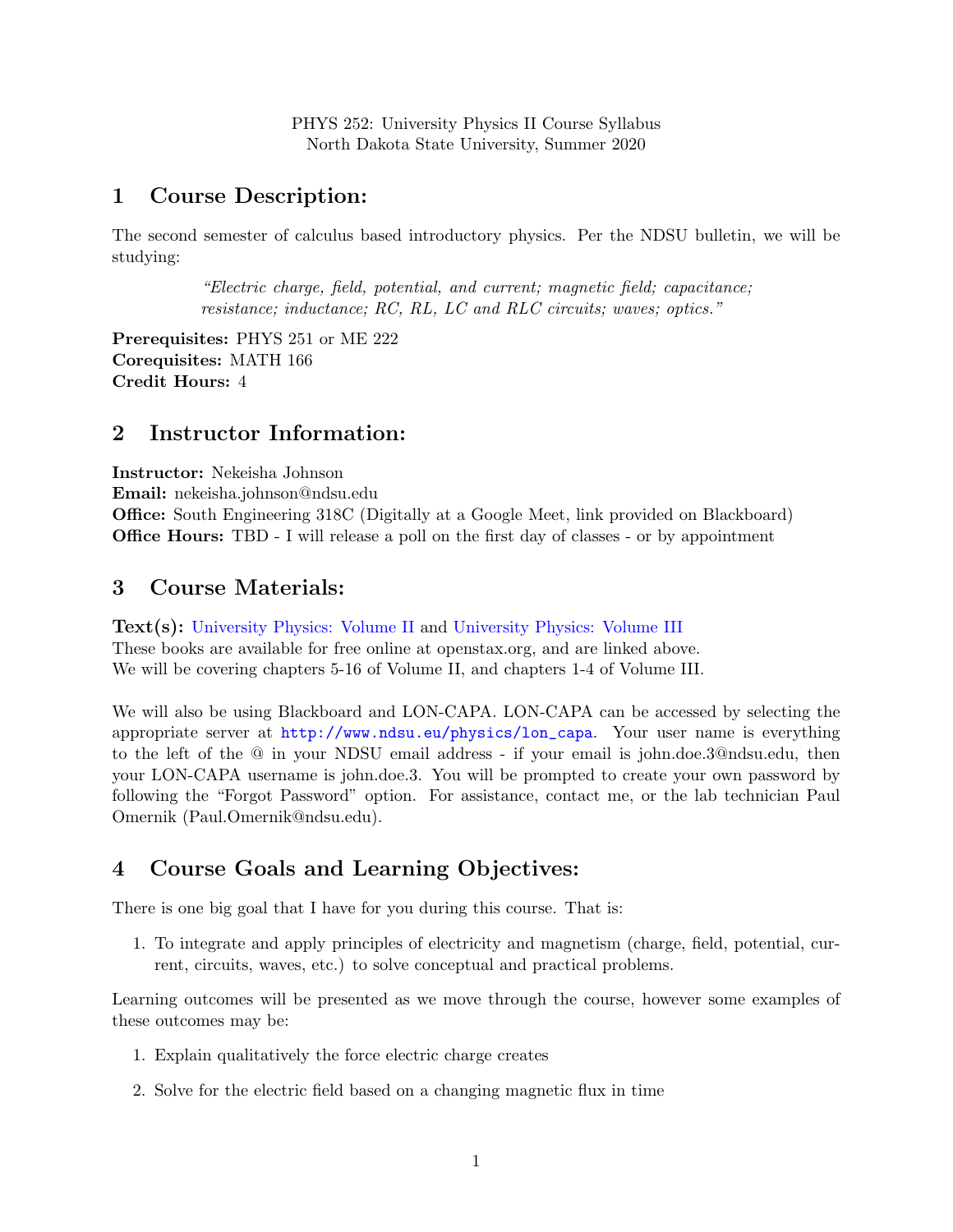#### 5 Evaluation Procedures and Criteria:

I will be using a points-based, approach to grading this course. A total of 130,000 points will be available during the course. Earn points to reach your final goal! Final grades will be as follows:

| A             | $100,000+$        |
|---------------|-------------------|
| В             | $90,000 - 99,999$ |
| $\mathcal{C}$ | $70,000 - 89,999$ |
| Ð             | $40,000 - 69,999$ |
| F             | $0 - 39,999$      |

Points will be available in the following ways:

| Quizzes      | 48,000 |
|--------------|--------|
| Tests        | 48,000 |
| Checkpoints  | 32,000 |
| Introduction | 2,000  |
|              |        |

• Quizzes: 16 at 3,000 each  $= 48,000$  pts

You may notices that homework is not worth any points - that's because I want you to be able to do your best on the homework, but still have room to make mistakes - that's how we learn! Instead, I will give a brief quiz after each of the 16 chapters that we'll be covering. These quizzes will be 2-3 questions about topics from the chapter, that should seem familiar if you've done the homework. This is my way of finding out if you figured out the material, eventually! So contact me, work with your classmates, let's figure out these problems! These quizzes are supposed to examine your understanding of each chapter, individually. You will have 20 minutes for each quiz, and they should be taken within 2 days of when you are expected to have finished the chapter.

• Tests: 3 at 16,000 each  $= 48,000$  pts

There will be 3 tests over the course of 8 weeks. These tests will be examining your ability to connect the material from multiple chapters all together. They will be broken down as follows:

- Test 1: Electricity (chpt 5-10) (16,000 pts)
- Test 2: Magnetism (chpt 11-16) (16,000 pts)
- $-$  Test 3: Optics (chpt 1-4) (16,000 pts)

Each test will be roughly 4x bigger than a quiz, so around 10 problems (split between calculation and conceptual) connecting the material in each subtopic. While the tests are not explicitly cumulative, learning is cumulative, and material from a previous section may be critical to solving a current problem. Tests will be available all day on the day they are listed, and you will have 1 hour to complete them.

• Checkpoints: 16 chapters at  $2,000$  each  $= 32,000$  pts

Between every section of videos, you will be asked to respond to a "Checkpoint Question" - these are conceptual questions that you should be able to answer based on the videos and reading the book. You will submit your response to these questions, and then be presented with my answer to the question. You will then be asked to reflect on whether we agree, and explain how (if at all) you would opt to amend your answer. The number of checkpoints vary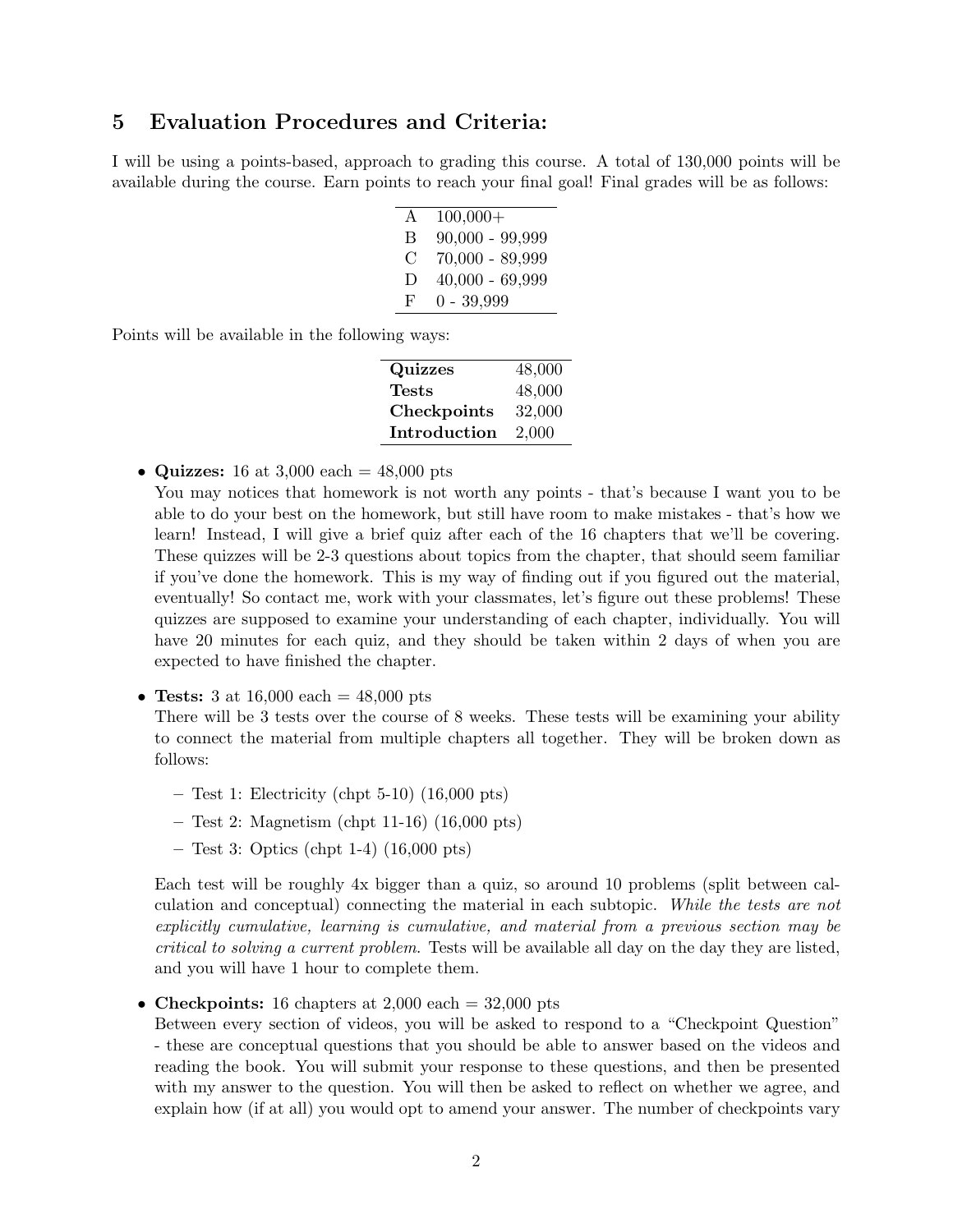by chapter, but earnest completion (as in, not spamming the keyboard) of all checkpoints will earn you 1,000 points per chapter. These questions will also help you practice answering conceptual questions in a no-risk environment before answering similar questions on the tests.

• Introduction: 1 at 2,000 each  $= 2,000$  pts

You will be asked to send me an introduction email from whatever your preferred email address is, therefore setting up a channel of communication between the two of us. Since I won't be able to get to know you in person, at least I can try to get to know you digitally!

## 6 Attendance

Since this course is online, attendance is not mandatory. I'm not even sure how you would - I expect you to participate in the class, and that's attendance in this instance!

Veterans and student service members with special circumstances or who are activated are encouraged to notify the instructor as soon as possible and are encouraged to provide Activation Orders.

# 7 Calendar

According to the NDSU Registrar website, the important dates are:

June 16 - Classes begin

June 19 - Last day to add classes or drop without 'W' at 100% refund

June 24 - Last day to submit requests for Audit, Pass/Fail, Payments due for summer balances

June 30 - Last day to add summer courses

July 3 - Last day to withdraw to 0 credits at 75% refund, no classes

July 16 - Last day to withdraw to 0 credits at 50% refund

July 22 - Last day to drop with 'W' record

August 7 - Last day of classes

August 11 - Final grades due (noon) and available online (late evening)

## 8 Accommodations

Any students with disabilities or other special needs, who need special accommodations in this course, are invited to share these concerns or requests with the instructor and contact the Disability Services Office (www.ndsu.edu/disabilityservices) as soon as possible.

## 9 Academic Honesty Statement

The academic community is operated on the basis of honesty, integrity, and fair play. NDSU Policy 335: Code of Academic Responsibility and Conduct applies to cases in which cheating, plagiarism, or other academic misconduct have occurred in an instructional context. Students found guilty of academic misconduct are subject to penalties, up to and possibly including suspension and/or expulsion. Student academic misconduct records are maintained by the Office of Registration and Records. Informational resources about academic honesty for students and instructional staff members can be found at www.ndsu.edu/academichonesty.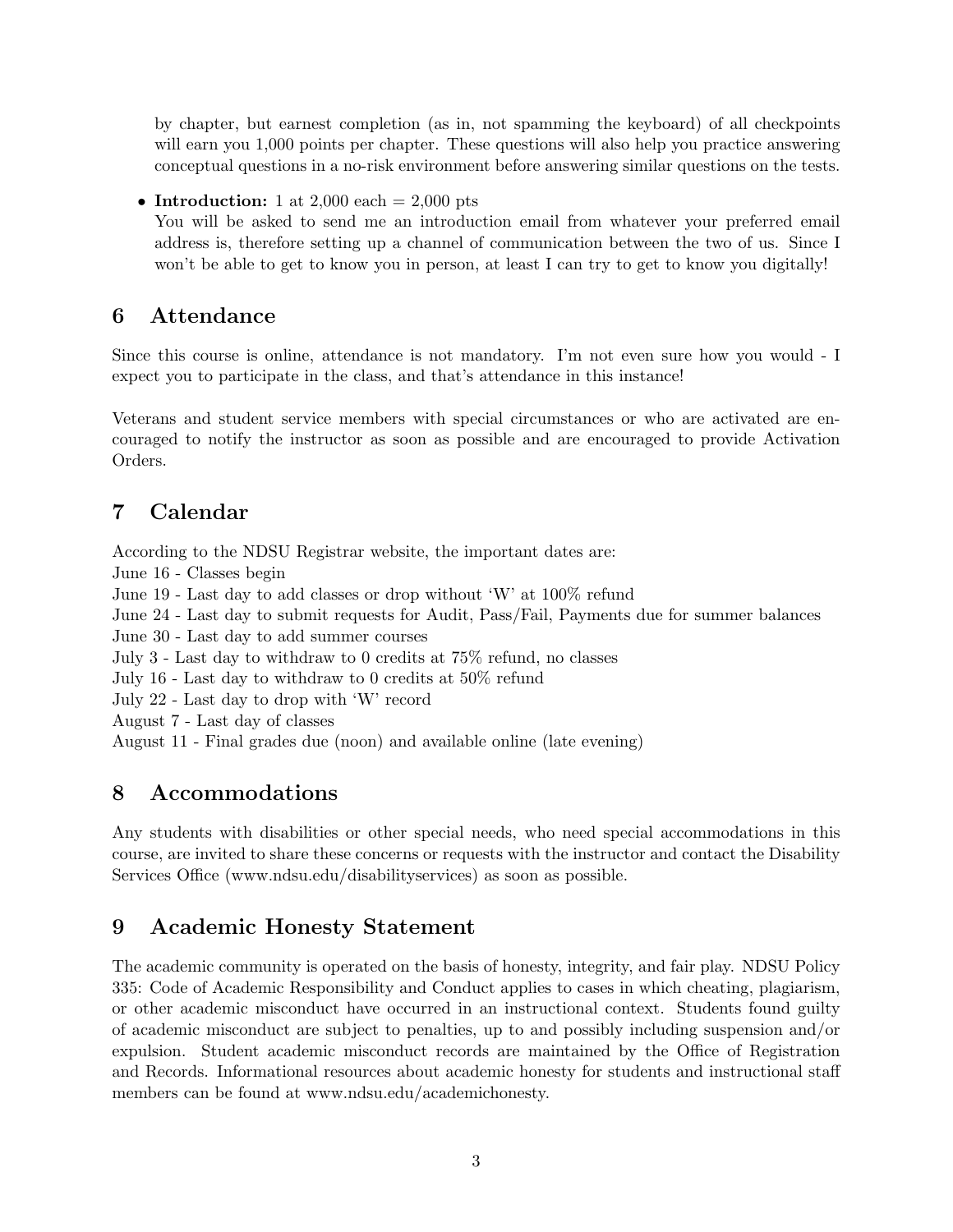## 10 Tentative Course Outline:

This outline is subject to change. As I record class materials, some sections are becoming much more intense and things are shifting slightly. The expected schedule will have roughly 1 hour of video content per day, and I'm aiming for 4-8 homework questions per day as well. The checkpoints depend on how many sections make up 1 hour of video.